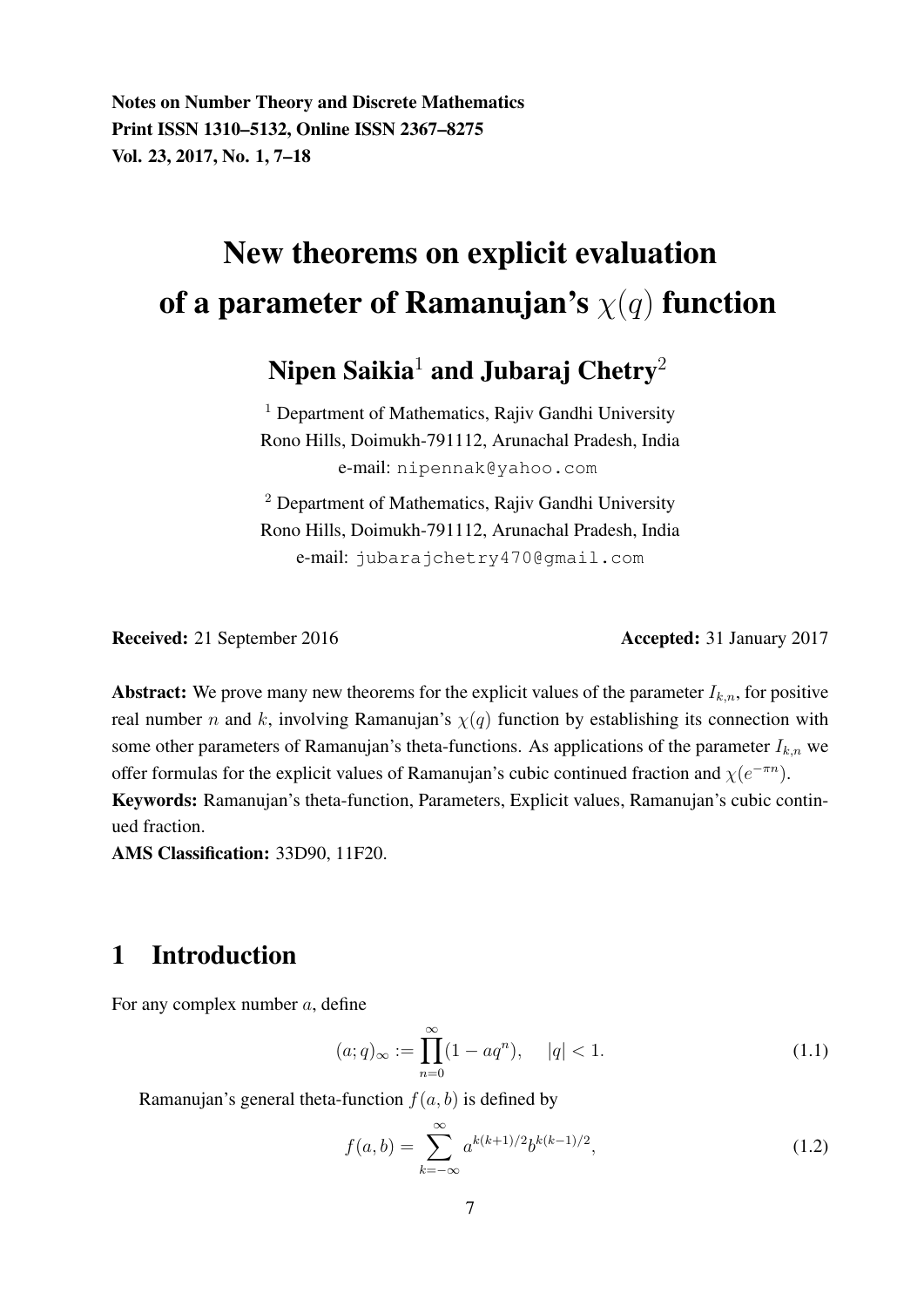where  $|ab| < 1$ . If we set  $a = qe^{2iz}$ ,  $b = qe^{-2iz}$ , and  $q = e^{\pi i \tau}$ , where z is complex and Im( $\tau$ ) > 0, then  $f(a, b) = \vartheta_3(z, \tau)$ , where  $\vartheta_3(z, \tau)$  denotes one of the classical theta-functions in its standard notation [15, p. 464].

Three special cases of  $f(a, b)$  are the theta-functions  $\phi$ ,  $\psi$  and f [5, p.36, Entry 22(i)-(iii)] defined by

$$
\phi(q) := f(q, q) = 1 + 2 \sum_{k=1}^{\infty} q^{k^2} = \frac{(-q; q^2)_{\infty} (q^2; q^2)_{\infty}}{(q; q^2)_{\infty} (-q^2; q^2)_{\infty}},
$$
\n(1.3)

$$
\psi(q) := f(q, q^3) \sum_{k=0}^{\infty} q^{k(k+1)/2} = \frac{(q^2; q^2)_{\infty}}{(q; q^2)_{\infty}},
$$
\n(1.4)

$$
f(-q) := f(-q, -q^2) \sum_{k=0}^{\infty} (-1)^k q^{k(3k-1)/2} + \sum_{k=1}^{\infty} (-1)^k q^{k(3k+1)/2} = (q; q)_{\infty}.
$$
 (1.5)

If  $q = e^{2\pi i z}$  with Im $(z) > 0$ , then  $f(-q) = q^{-1/24}\eta(z)$ , where  $\eta(z)$  denotes the classical Dedekind eta-function.

Ramanujan further defined the  $\chi(q)$  function [5, p.36, Entry 22(iv)] as

$$
\chi(q) := (-q; q^2)_{\infty}.\tag{1.6}
$$

The functions  $\phi$ ,  $\psi$ , f, and  $\chi$  are connected by

$$
f(q) = \frac{f^3(-q^2)}{f(-q)f(-q^4)}, \qquad \phi(q) = \frac{f^5(-q^2)}{f^2(-q)f^2(-q^4)}, \qquad \phi(-q) = \frac{f^2(-q)}{f(-q^2)}, \qquad (1.7)
$$

$$
\psi(q) = \frac{f^2(-q^2)}{f(-q)}, \qquad \psi(-q) = \frac{f(-q)f(-q^4)}{f(-q^2)}, \qquad \chi(q) = \frac{f(q)}{f(-q^2)} = \frac{f^2(-q^2)}{f(-q)f(-q^4)}.\tag{1.8}
$$

and follows easily from [5, p. 39-40, Entries 24 & 25] or see [3]. In his first notebook [11, Vol. I, p. 248] Ramanujan recorded many explicit values of  $\phi(\pm q)$ ,  $\psi(\pm q)$ ,  $f(\pm q)$  and  $\chi(\pm q)$ . All these values were proved by Berndt [7, p. 325] and Berndt and Chan [8] by using values of Ramanujan's class invariants  $G_n$  and  $g_n$ , which are defined, respectively, by

$$
G_n = 2^{-1/4} q^{-1/24} \chi(q) \quad \text{and} \quad g_n = 2^{-1/4} q^{-1/24} \chi(-q), \qquad q := e^{-\pi \sqrt{n}} \tag{1.9}
$$

An account of this can be found in [7]. Yi [17] evaluated many new values of  $f(\pm q)$  by considering the parameters  $r_{k,n}$  and  $r'_{k,n}$ , where k and n are positive real numbers, defined, respectively, as

$$
r_{k,n} := \frac{f(-q)}{k^{1/4}q^{(k-1)/24}f(-q^k)}, \qquad q = e^{-2\pi\sqrt{n/k}}, \qquad (1.10)
$$

$$
r'_{k,n} := \frac{f(q)}{k^{1/4}q^{(k-1)/24}f(q^k)}, \qquad q = e^{-\pi\sqrt{n/k}}.\tag{1.11}
$$

Yi [16] also introduced the parameters  $h_{k,n}$  and  $h'_{k,n}$  to find explicit values of theta-function  $\phi(\pm q)$  which are defined respectively, as

$$
h_{k,n} := \frac{\phi(q)}{k^{1/4}\phi(q^k)}, \qquad q = e^{-\pi\sqrt{n/k}}, \qquad (1.12)
$$

$$
h'_{k,n} := \frac{\phi(-q)}{k^{1/4}\phi(-q^k)}, \qquad q = e^{-2\pi\sqrt{n/k}}.
$$
 (1.13)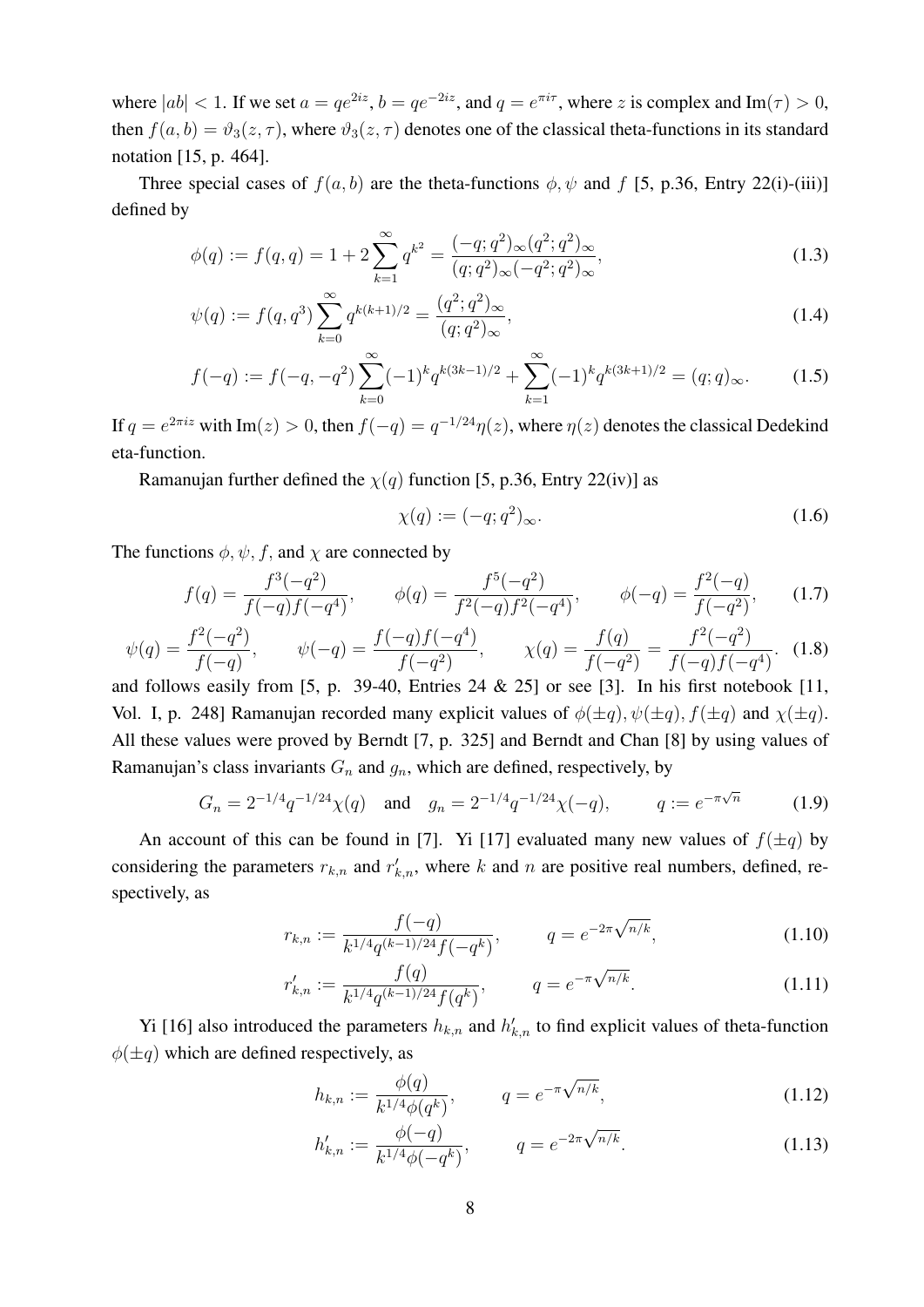Baruah and Saikia [4] found explicit values of the theta-function  $\psi(\pm q)$  by finding explicit values of the parameters  $g_{k,n}$  and  $g'_{k,n}$  which are defined, respectively, by

$$
g_{k,n} := \frac{\psi(-q)}{k^{1/4}q^{(k-1)/8}\psi(-q^k)} \qquad q = e^{-\pi\sqrt{n/k}}, \qquad (1.14)
$$

$$
g'_{k,n} := \frac{\psi(q)}{k^{1/4} q^{(k-1)/8} \psi(q^k)}, \qquad q = e^{-\pi \sqrt{n/k}}.
$$
 (1.15)

Saikia [12] introduced another parameter  $A_{k,n}$  involving theta-functions  $\phi(q)$  and  $\psi(q)$  to find explicit values of  $\psi(q)$  and is defined by

$$
A_{k,n} = \frac{\phi(-q)}{2 k^{1/4} q^{k/4} \psi(q^{2k})}, \qquad q = e^{-\pi \sqrt{n/k}}.
$$
 (1.16)

In sequel, Saikia [13] defined the parameter  $I_{k,n}$  involving Ramanujan's  $\chi(q)$  function as

$$
I_{k,n} := \frac{\chi(q)}{q^{(-k+1)/24}\chi(q^k)}; \qquad q = e^{-\pi\sqrt{n/k}}.
$$
 (1.17)

Saikia [13] proved many properties of  $I_{k,n}$  and evaluated its explicit values to prove some new and known values of Ramanujan's class invariant  $G_n$ .

This paper is mainly concerned with the parameter  $I_{k,n}$ . We prove some new general theorems for the explicit values of the parameter  $I_{k,n}$  by establishing its connection with the parameters  $r_{k,n}$ ,  $r'_{k,n}$ ,  $h_{k,n}$ ,  $g_{k,n}$  defined above and the Ramanujan's remarkable product of theta-functions  $a_{k,n}$  defined by √ √

$$
a_{k,n} = k e^{-(k-1)/4\sqrt{n/k}} \frac{\psi^2(e^{-\pi\sqrt{k n}})\phi^2(-e^{-2\pi\sqrt{k n}})}{\psi^2(e^{-\pi\sqrt{n/k}})\phi^2(-e^{-2\pi\sqrt{n/k}})}.
$$
(1.18)

The parameter  $a_{k,n}$  along with 18 particular values is recorded by Ramanujan on page 338 and 339 of his first notebook [11] (also see [7, p. 337, (8.1)]). All 18 values are established by Berndt, Chan, and Zhang [10]. Saikia [14] proved many properties of  $a_{k,n}$ .

The layout of the paper is as follows: Section 2 is devoted to record some preliminary results. In Section 3, we prove general theorems for explicit values of  $I_{k,n}$  by establishing its connections with the parameters  $r_{k,n}$ ,  $r'_{k,n}$ ,  $h_{k,n}$ ,  $g_{k,n}$  and  $a_{k,n}$  and give examples. In section 4, we use the parameter  $I_{k,n}$  to prove a general theorems for the explicit evaluation of Ramanujan's cubic continued fraction  $G(q)$ , defined by

$$
G(q) := \frac{q^{1/3}}{1} + \frac{q+q^2}{1} + \frac{q^2+q^4}{1} + \frac{q^3+q^6}{1} + \dots, \quad |q| < 1. \tag{1.19}
$$

#### 2 Preliminaries

Using transformation formulas [5, p. 43, Entry 27] for theta-functions it is established in [4, 13, 14, 16, 17] that, for  $\Delta := r, r', h, g, I$ , and a

$$
\Delta_{m,n} = \Delta_{n,m}.\tag{2.1}
$$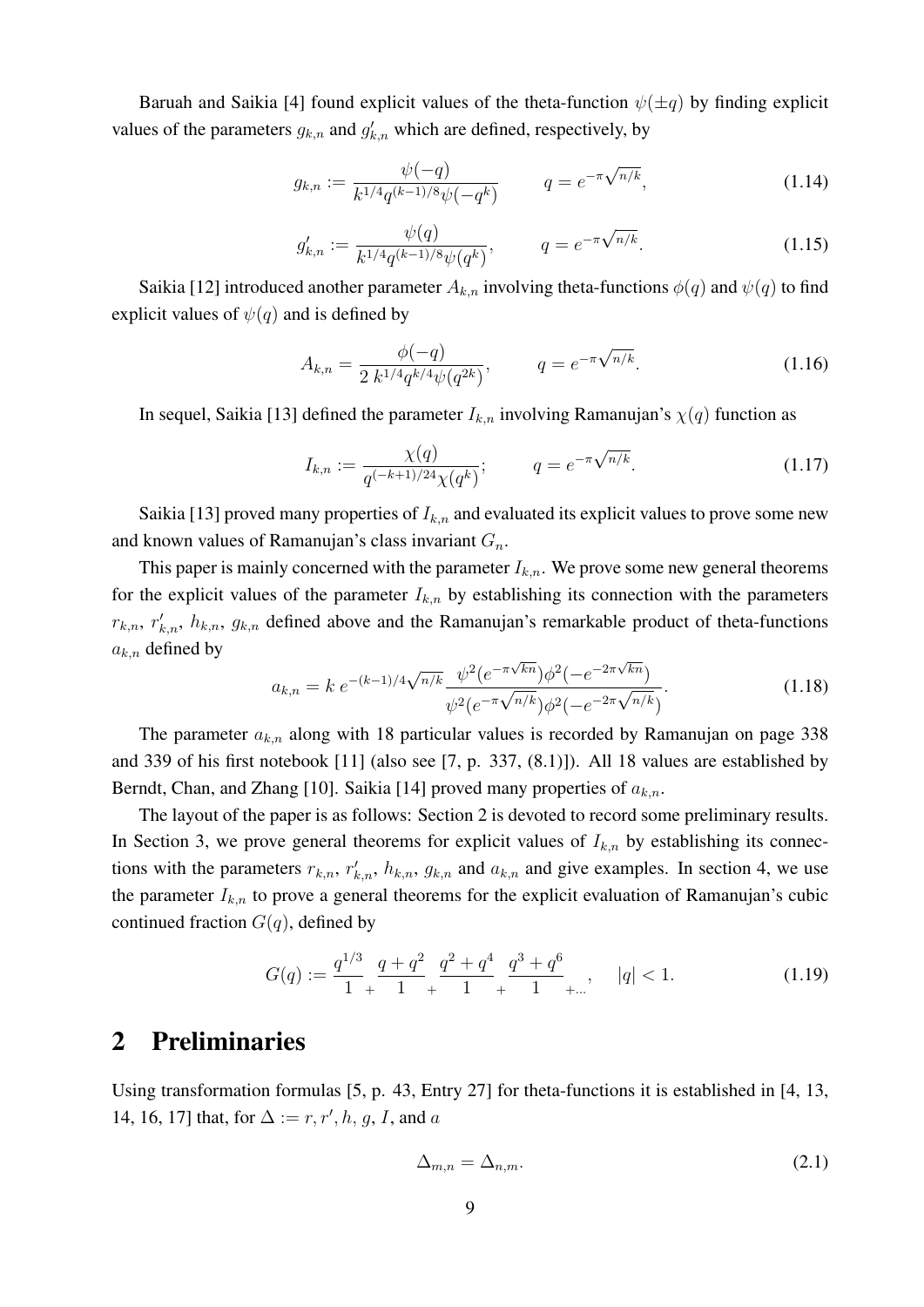Lemma 2.1. *[14, p. 138 , Theorem 3.9]We have*

$$
a_{k,n} = (r_{k,n}r'_{k,n})^{-2}.
$$
  
Lemma 2.2. [1, p. 10]; [2, p. 2157] If  $P = \frac{\psi(-q)}{q^{1/4}\psi(-q^3)}$  and  $Q = \frac{\phi(q)}{\phi(q^3)}$ , then  

$$
Q^4 + P^4 Q^4 = 9 + P^4.
$$
 (2.2)

Lemma 2.3. *[1, p. 10]; [2, p. 2156]). If* P =  $\psi(-q)$  $q^{1/2}\psi(-q^5)$ and  $Q =$  $\phi(q)$  $\phi(q^5)$ , *then*  $Q^2 + P^2 Q^2 = 5 + P^2$ .

Lemma 2.4. *[1, p. 10]; [2, p. 2156]. If* P =  $\psi(-q)$  $q\psi(-q^9)$ and  $Q =$  $\phi(q)$  $\phi(q^9)$ , *then*  $Q + PQ = 3 + P$ 

Lemma 2.5. *[6, p. 207, (53.3)] If* R =  $f^2(q)$  $q^{1/6}f^2(q^3)$ *and* Q =  $f^2(-q^2)$  $q^{1/3}f^2(-q^6)$ *, then*

$$
(RQ) - \frac{9}{RQ} = \left(\frac{Q}{R}\right)^3 - \left(\frac{R}{Q}\right)^3.
$$

Lemma 2.6. *[6, p. 207, (53.3)] If* R =  $f(q)$  $q^{1/6} f(q^5)$ *and*  $Q =$  $f(-q^2)$  $\frac{f(1/3f(-q^{10}))}{(q^{1/3}f(-q^{10}))}$ , then

$$
(RQ) - \frac{5}{RQ} = \left(\frac{Q}{R}\right)^3 - \left(\frac{R}{Q}\right)^3.
$$

Lemma 2.7. *[6, p. 211, (56.7)] If* R =  $f(q)$  $q^{1/3} f(q^9)$ *and*  $Q =$  $f(-q^2)$  $\frac{f(1, q)}{q^{2/3}f(-q^{18})}$ , then  $(RQ)^2 - Q^3 = 3QR - R^3.$ 

Lemma 2.8. *[6, p. 210, (55.8)] If* R =  $f^2(q)$  $q^{1/2}f^2(q^7)$ and  $Q =$  $f^2(-q^2)$  $\frac{f^3(-q^{14})}{qf^2(-q^{14})}$ , then

$$
(RQ) - \frac{49}{RQ} = \left(\frac{Q}{R}\right)^3 - \left(\frac{R}{Q}\right)^3 + 8\left(\frac{Q}{R} - \frac{R}{Q}\right)
$$

.

Lemma 2.9. *[6, p. 212, (57.6)] If* R =  $f(q)$  $\frac{f'(q)}{q^{1/2}f(q^{13})}$  and Q =  $f(-q^2)$  $\frac{f(-q^{26})}{qf(-q^{26})}$ , then

$$
(RQ) - \frac{13}{RQ} = \left(\frac{Q}{R}\right)^3 - \left(\frac{R}{Q}\right)^3 + 4\left(\frac{Q}{R} - \frac{R}{Q}\right).
$$

Lemma 2.10. *[6, p. 213, (58.7)] If* R =  $f(q)$  $\frac{J(Q)}{q f(q^{25})}$  and Q =  $f(-q^2)$  $\frac{f(-q^{50})}{q^2f(-q^{50})}$ , the  $(RQ) + \frac{25}{R}$  $rac{20}{RQ}$  =  $\bigcap$ R  $\setminus^3$  $+$  $\bigcap R$  $\overline{Q}$  $\bigg)^3 + 4 \bigg( \frac{Q}{R} \bigg)$ R  $\bigg)^2 + 4 \bigg( \frac{R}{2}$  $\overline{Q}$  $\lambda^2$ .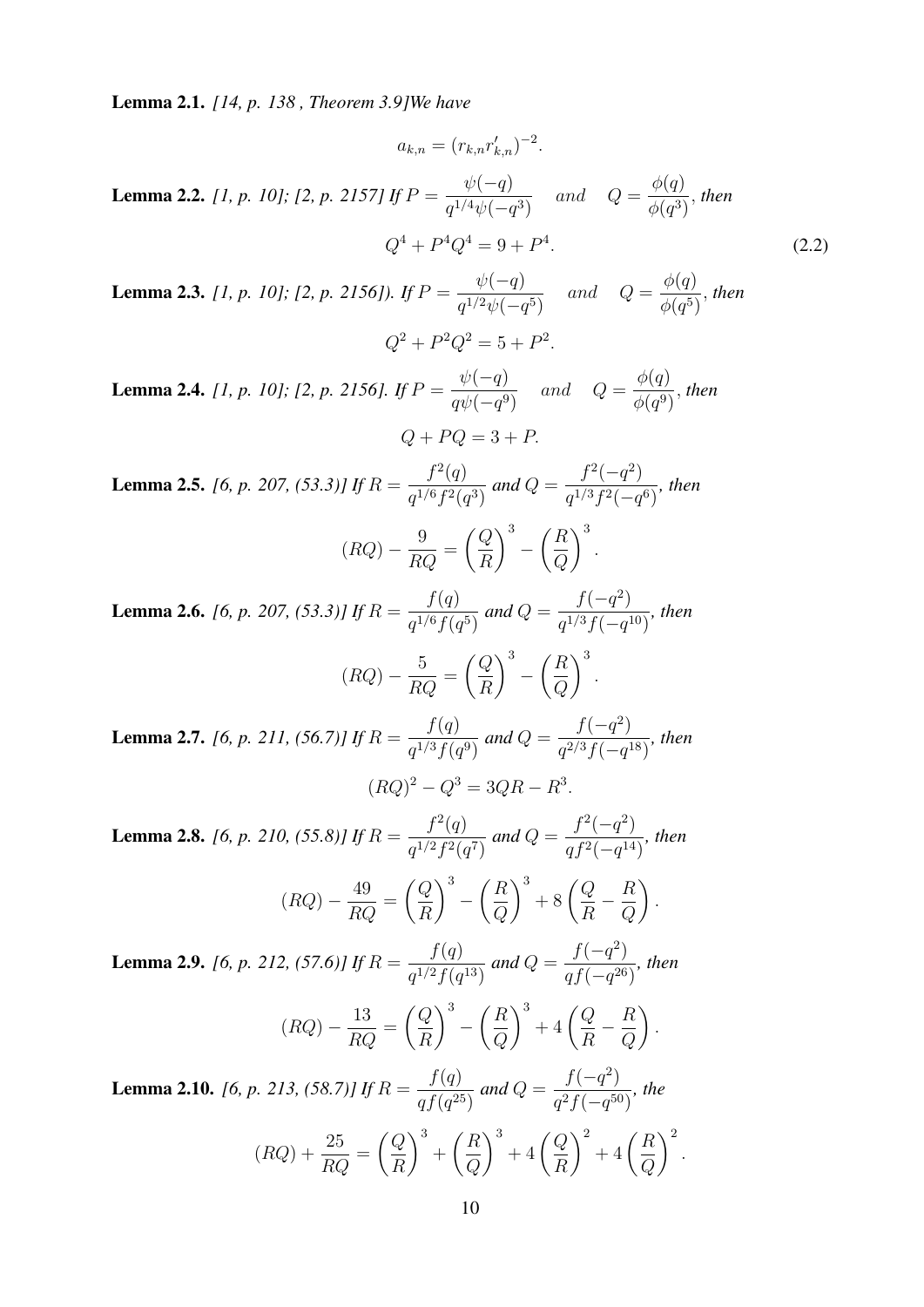Lemma 2.11. *[5, p. 345, Entry 1(i)] If* G(q) *is as defined in* (1.19)*, then*

$$
1 + \frac{1}{G^3(q)} = \frac{\psi^4(q)}{q \psi^4(q^3)}
$$
\n(2.3)

Lemma 2.12. *[5, p. 347] If* G(q) *is as defined in* (1.19)*, then*

$$
1 - 8G^3(q) = \frac{\phi^4(-q)}{\phi^4(-q^3)}.
$$

#### 3 General theorems for explicit values of  $I_{k,n}$

Theorem 3.1. *We have*

$$
I_{k,n} = \frac{G_{n/k}}{G_{kn}} = \frac{r'_{k,n}}{r_{k,n}}.
$$

*Proof.* First equality follows directly from the definitions of  $I_{k,n}$  and  $G_n$ . Using (1.8), we rewrite  $I_{k,n}$  as

$$
I_{k,n} = \frac{f(q)}{k^{1/4}q^{(k-1)/24}f(q^k)} \frac{k^{1/4}q^{(k-1)/12}f(-q^{2k})}{f(-q^2)}; \qquad q = e^{-\pi\sqrt{n/k}}.
$$
 (3.1)

Employing the definition of  $r_{k,n}$  and  $r'_{k,n}$  in (3.1), we arrive at the second equality.  $\Box$ 

**Remark 3.2.** (*i*) *From Theorem 3.1 it is obvious that if we know the explicit values of*  $r'_{k,n}$  *and*  $r_{k,n}$  *then*  $I_{k,n}$  *can be evaluated for the corresponding values of k and n. Yi* [17] *evaluated several* values of  $r_{k,n}^{\prime}$  and  $r_{k,n}$  some of which are also listed in the [4, Theorems 3.1 and 3.2]. For example, *employing the values*  $r_{3,35} = \left(1 + \sqrt[3]{10} + \sqrt{5 + 2\sqrt[3]{10} + \sqrt[3]{10^2}}\right) / 2$  *and*  $r'_{3,25} = (1 + \sqrt{5}) / 2$  *in Theorem 3.1, we evaluate*

$$
I_{3,25} = \left(1 + \sqrt{5}\right) / \left(1 + \sqrt[3]{10} + \sqrt{5 + 2\sqrt[3]{10} + \sqrt[3]{10^2}}\right).
$$

(ii) *From Theorem 3.1 we can also evaluate the values of Ramanujan's class invariant*  $G_n$ *if we know the value of*  $I_{k,n}$ *. For example, noting*  $r_{5,5} = (25 + 10\sqrt{5})^{1/6} = \sqrt{(5 + \sqrt{5})/2}$  *and*  $r'_{5,5} = \sqrt{(5 \sqrt{5})/2$ , we evaluate  $I_{5,5} = (\sqrt{5}-1)/2$ . Then,  $G_{25} = 1/I_{5,5} = (\sqrt{5}+1)/2$ , where *we used the well known*  $G_1 = 1$ *. For evaluation of*  $G_n$  *from*  $I_{k,n}$  *when*  $k \neq n$  *see* [13]*.* 

Theorem 3.3. *We have*

$$
I_{k,n}^2 = \frac{h_{k,n}}{r_{k,n}}.
$$

*Proof.* Employing (1.7) and (1.8) in the definition of  $I_{k,n}$ , we obtain

$$
I_{k,n}^{2} = \frac{f^{5}(-q^{2})}{q^{(-k+1)/12}f^{2}(-q)f^{2}(-q^{4})} \frac{f^{2}(-q^{k})f^{2}(-q^{4k})}{f^{5}(-q^{2k})}, \frac{f(-q^{2k})}{f(-q^{2})}; \qquad q = e^{-\pi\sqrt{n/k}}
$$

$$
= \frac{\phi(q)}{k^{1/4}\phi(q^{k})} \frac{q^{(k-1)/12}k^{1/4}f(-q^{2k})}{f(-q^{2})}.
$$
(3.2)

 $\Box$ 

Employing the definitions of  $r_{k,n}$  and  $h_{k,n}$  in (3.2), we complete the proof.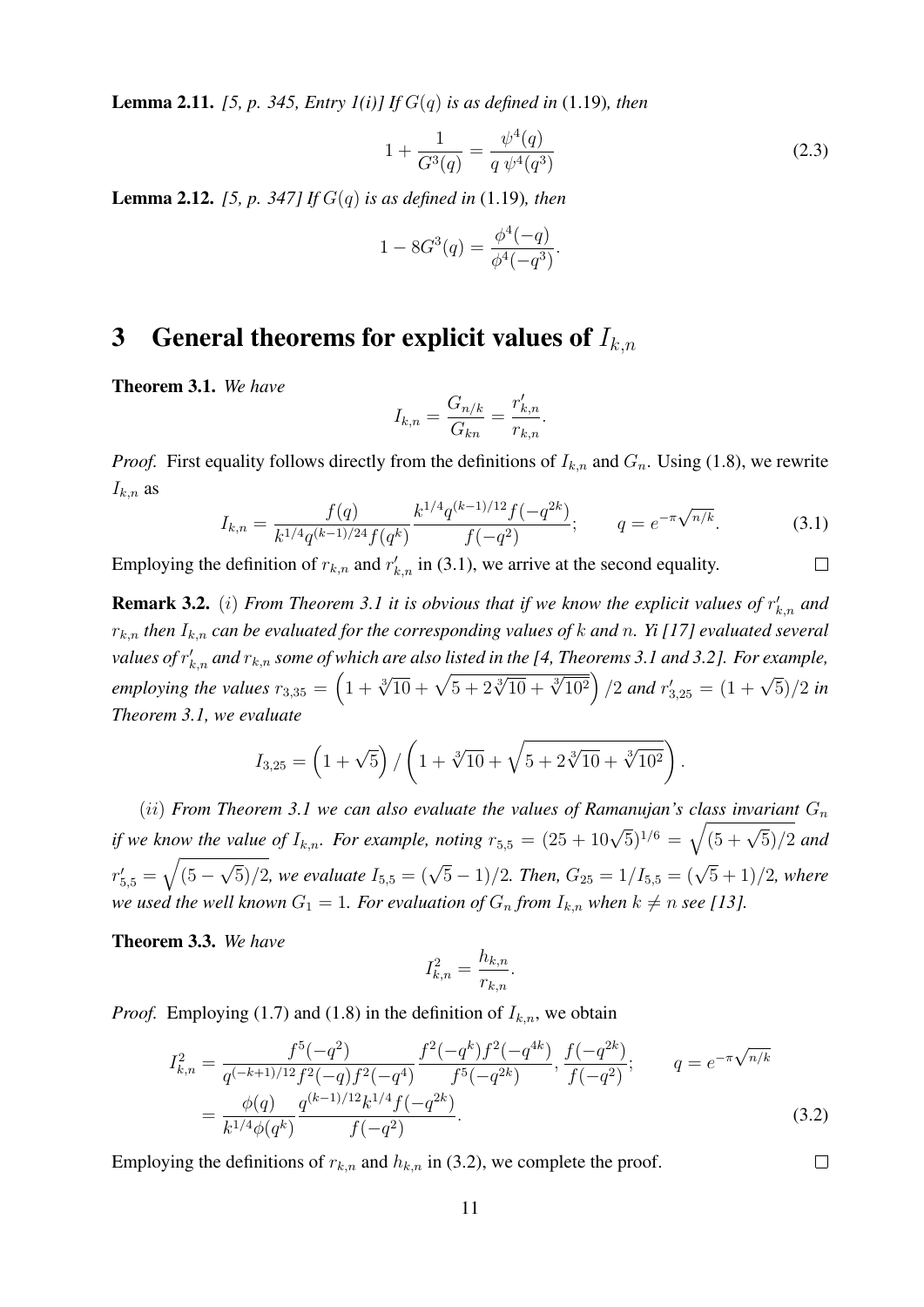**Remark 3.4.** *From Theorem 3.3 it is easily seen that that if we know the explicit values of*  $r_{k,n}$ *and*  $h_{k,n}$  *then the explicit value of*  $I_{k,n}$  *can be determined. Several values of*  $h_{k,n}$  *are evaluated* in [16]. For example, noting  $r_{3,5} =$  (( √  $(5+1)/2$ <sup>5/6</sup> and  $h_{3,5} =$  (1) √  $(5-1)/2$ )<sup>1/2</sup>, we evaluate  $I_{3,5}^2 = (($ √  $(5-1)/2)^{4/3}$ .

Theorem 3.5. *We have*

$$
I_{k,n} = \frac{r_{k,n}}{g_{k,n}}.
$$

*Proof.* Employing (1.7) and (1.8) in the definition of  $I_{k,n}$ , we obtain

$$
I_{k,n} = \frac{1}{q^{(-k+1)/24}} \frac{f(-q^2)}{f(-q)f(-q^4)} \frac{f(-q^{2k})}{f(-q^k)f(-q^{4k})} \frac{f(-q^2)}{f(-q^{2k})}; \qquad q = e^{-\pi \sqrt{n/k}}
$$

$$
= \frac{k^{1/4}q^{(k-1)/8}\psi(-q^k)}{\psi(-q)} \frac{f(-q^2)}{k^{1/4}q^{(k-1)/12}f(-q^{2k})}. \tag{3.3}
$$

Employing the definition of  $r_{k,n}$  and  $g_{k,n}$  in (3.3), we arrive at the desired result.

**Remark 3.6.** *From Theorem 3.5 it is easily seen that that if we know the explicit values of*  $r_{k,n}$ *and*  $g_{k,n}$  *then the explicit value of*  $I_{k,n}$  *can be determined. Several values of*  $g_{k,n}$  *are evaluated in [4]. For example, noting*  $r_{3,3} = 3^{1/12} (3 + 2\sqrt{3})^{1/12}$  *and*  $g_{3,3} = (3 + 2\sqrt{3})^{1/4}$ *, we evaluate in [4]*.  $I_{3,3} = 3^{-1/12}$  (2 √  $\sqrt{3}-3\big)^{1/6}$ .

Theorem 3.7. *We have*

$$
I_{k,n}^3 = \frac{h_{k,n}}{g_{k,n}}.
$$

*Proof.* This follows easily from Theorem 3.3 and Theorem 3.5, respectively.

**Remark 3.8.** It is obvious from Theorem 3.7 that if we know the explicit values of  $h_{k,n}$  and  $g_{k,n}$ then the corresponding value of  $I_{k,n}$  can be evaluated. Noting  $h_{2,2} = \sqrt{2\sqrt{2}-2}$  and  $g_{2,2} =$  $2^{-1/16}$ ( √  $(2+1)^{1/4}$  from [16] and [4], respectively, we evaluate  $I_{2,2} = 2^{3/16} (\sqrt{2}-1)^{1/4}$ .

Theorem 3.9. *We have*

$$
I_{3,n}^{12} = 3\left(\frac{1}{g_{3,n}^4} - h_{3,n}^4\right) + 1.
$$

*Proof.* Dividing (2.2) by  $P<sup>4</sup>$ , we obtain

$$
\frac{Q^4}{P^4} + Q^4 = \frac{9}{P^4} + 1.
$$
\n(3.4)

 $\Box$ 

 $\Box$ 

Setting  $q = e^{-\pi \sqrt{n/3}}$  in (3.4) and employing the definitions of  $h_{k,n}$  and  $g_{k,n}$  with  $k = 3$ , we obtain

$$
\frac{h_{3,n}^4}{g_{3,n}^4} + 3h_{3,n}^4 = \frac{9}{3g_{3,n}^4} + 1.
$$
\n(3.5)

Setting  $k = 3$  in Theorem 3.7 and employing in (3.5) and simplifying, we complete the proof.  $\Box$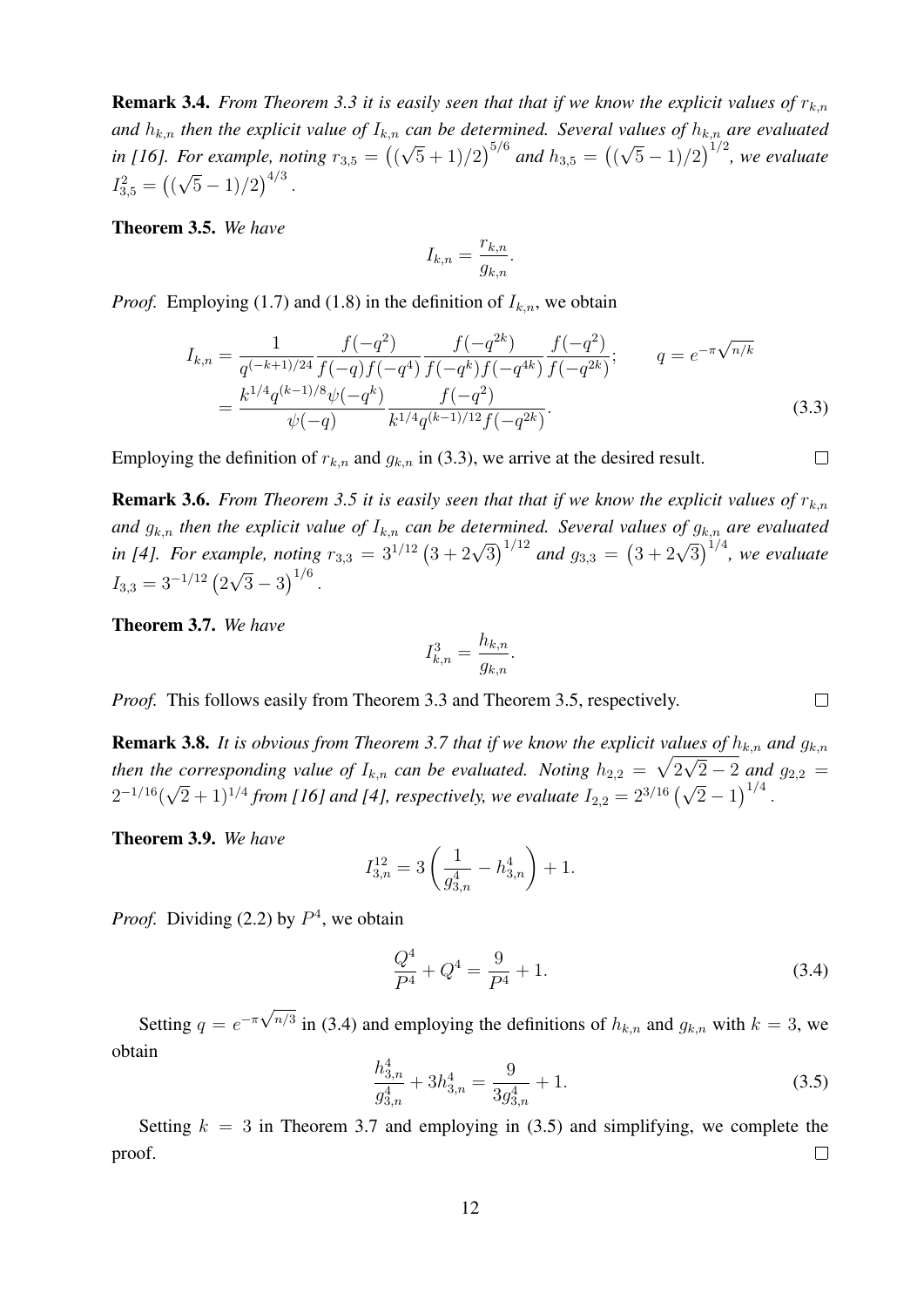**Remark 3.10.** *It is obvious from Theorem 3.9 that if we know the explicit values of*  $h_{3,n}$  *and*  $g_{3,n}$ *then the corresponding value of*  $I_{3,n}$  *can be evaluated. Noting*  $h_{3,9} = \left(1 - \sqrt[3]{2} + \sqrt[3]{4}\right)/\sqrt{3}$  *and then the corresponding value of*  $I_{3,n}$  *can be evaluated. Noting*  $h_{3,9} = \left(1 - \sqrt[3]{2} + \sqrt[3]{4}\right)/\sqrt{3}$  *an*  $g_{3,9} = (1 + \sqrt[3]{2})^2/$ √ 3, we evaluate  $I_{3,9}^{12} = 9(1 + 2\sqrt[3]{2} - 2\sqrt[3]{2^2})/(1 + 2^{1/3})^8$ .

Theorem 3.11. *We have*

$$
I_{5,n}^6 = \sqrt{5} \left( \frac{1}{g_{5,n}^4} - h_{5,n}^4 \right) + 1.
$$

*Proof.* Dividing (2.3) by  $P^2$ , setting  $q = e^{-\pi \sqrt{n/3}}$  and employing the definitions of  $h_{k,n}$  and  $g_{k,n}$ with  $k = 5$ , we obtain

$$
\frac{h_{5,n}^2}{g_{5,n}^2} + \sqrt{5}h_{5,n}^2 = \frac{5}{\sqrt{5}g_{5,n}^2} + 1.
$$
\n(3.6)

 $\Box$ 

 $\Box$ 

 $\Box$ 

Using Theorem 3.7 with  $k = 5$  in (3.6) and simplifying, we complete the proof.

**Remark 3.12.** It is obvious from Theorem 3.11 that if we know the explicit values of  $h_{5,n}$  and  $g_{5,n}$ *then the corresponding value of*  $I_{5,n}$  *can be evaluated. Noting*  $h_{5,9} = (\sqrt{3} + 1)/(\sqrt{3} + \sqrt{5})$  *and then the corresponding value of*  $I_{5,n}$  *can be evaluated. Noting*  $h_{5,9} = (\sqrt{3} + 1)/(\sqrt{3} + \sqrt{5})$  *and*  $g_{5,9} = (3 + \sqrt{3} + \sqrt{5} + \sqrt{15})/2$ , we evaluate  $I_{5,9}^6 = (2 + \sqrt{3}) / (62 + 31\sqrt{3} + 24\sqrt{5} + 16\sqrt{15})$ .

Theorem 3.13. *We have*

$$
I_{9,n}^3 = \sqrt{3} \left( \frac{1}{g_{9,n}} - h_{9,n} \right) + 1.
$$

*Proof.* Dividing (2.4) by P, setting  $q = e^{-\pi \sqrt{n/9}}$  and employing the definitions of  $h_{k,n}$  and  $g_{k,n}$ with  $k = 9$ , we obtain

$$
\frac{h_{9,n}}{g_{9,n}} + \sqrt{3}h_{5,n} = \frac{3}{\sqrt{3}g_{9,n}} + 1.
$$
\n(3.7)

Using Theorem 3.7 with  $k = 9$  in (3.7) and simplifying, we complete the proof.

**Remark 3.14.** *It is obvious from Theorem 3.13 that if we know the explicit values of*  $h_{9,n}$  *and*  $g_{9,n}$ *then the corresponding value of*  $I_{9,n}$  *can be easily evaluated by routine calculations.* 

Theorems 3.15–3.23 connect the parameter  $I_{k,n}$  with the Ramanujan's remarkable product of theta-functions  $a_{k,n}$  for  $k = 3, 5, 7, 9, 13$  and 25. If we know the explicit value of  $a_{k,n}$  (or  $I_{k,n}$ ), then  $I_{k,n}$  (or  $a_{k,n}$ ) can be evaluated. Thus, Theorems 3.15–3.23 may be considered as general theorems for the explicit evaluations of both  $a_{k,n}$  and  $I_{k,n}$  and new values of  $a_{k,n}$  and  $I_{k,n}$  can be determined therefrom.

Theorem 3.15. *We have*

$$
I_{3,n}^6 - \frac{1}{I_{3,n}^6} = 3\left(a_{3,n} - \frac{1}{a_{3,n}}\right).
$$

*Proof.* Setting  $q = e^{-\pi \sqrt{n/3}}$  in Lemma 2.5, employing the definitions of  $r_{k,n}$  and  $r'_{k,n}$  with  $k = 3$ and simplifying, we obtain

$$
3\left((r_{3,n}r'_{3,n})^2 - \frac{1}{(r_{3,n}r'_{3,n})^2}\right) = \left(\frac{r_{3,n}}{r'_{3,n}}\right)^6 - \left(\frac{r'_{3,n}}{r_{3,n}}\right)^6.
$$
 (3.8)

Using Lemma 2.1 and Theorem 3.1 with  $k = 3$  in (3.8), we complete the proof.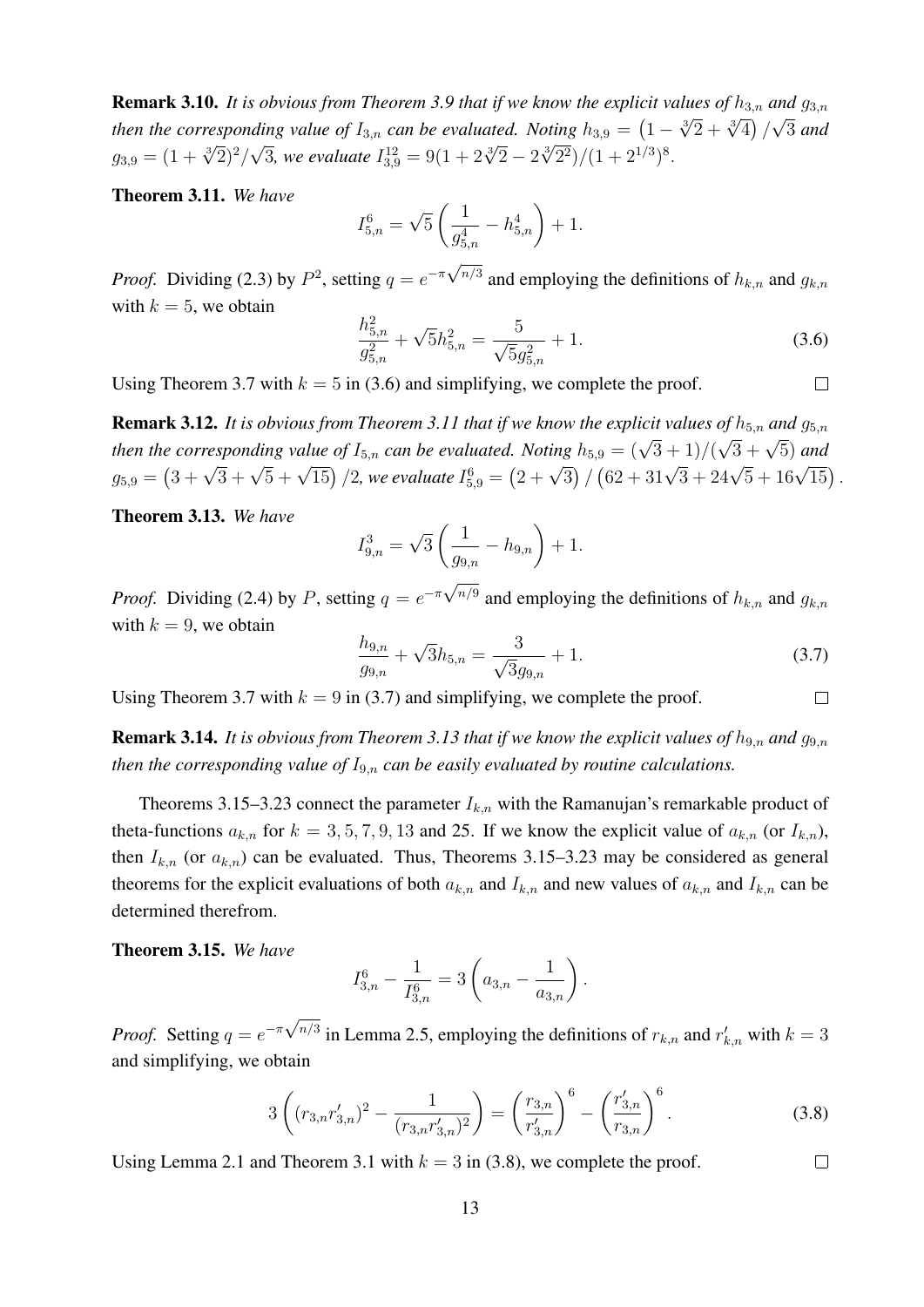**Remark 3.16.** *From Theorem 3.15 we can evaluate*  $I_{3,n}$  *if we know the explicit values of*  $a_{3,n}$  *and vice-versa. Employing the value*  $a_{3,15} = (2 - \sqrt{3})/3$  from [7, p. 337, Entry 8] in Theorem 3.15 *with*  $n = 15$  *and solving the resulting equation, we obtain* 

$$
I_{3,15}^6 = (2 - \sqrt{3})/(1 + 2\sqrt{3} + 2\sqrt{5}).
$$

*Again, noting*  $I_{3,4} = ((\sqrt{-2 + 3\sqrt{6} - \sqrt{-6 + 3\sqrt{6}}})/2)^{1/2}$  *from* [13, Corollary 24(ii)], em*ploying in Theorem 3.15 with* n = 4 *and solving the resulting equation, we obtain*

$$
a_{3,4} = \frac{-15 + 9\sqrt{3} - \sqrt{2(229 - 132\sqrt{3})} + B}{2\sqrt{-44 + 27\sqrt{3} - 3\sqrt{2(229 - 132\sqrt{3})}}},
$$

 $where B =$  $\sqrt{6(125-71\sqrt{3}+3\sqrt{2(229-132\sqrt{3})}-3\sqrt{6(229-132\sqrt{3})})}.$ 

Theorem 3.17. *We have*

$$
I_{5,n}^3 - \frac{1}{I_{5,n}^3} = \sqrt{5} \left( \sqrt{a_{5,n}} - \frac{1}{\sqrt{a_{5,n}}} \right).
$$

*Proof.* Setting  $q = e^{-\pi \sqrt{n/5}}$  in Lemma 2.6, employing the definitions of  $r_{k,n}$  and  $r'_{k,n}$  with  $k = 5$ and simplifying, we obtain

$$
3\left((r_{5,n}r'_{5,n})^2 - \frac{1}{(r_{5,n}r'_{5,n})^2}\right) = \left(\frac{r_{5,n}}{r'_{5,n}}\right)^3 - \left(\frac{r'_{5,n}}{r_{5,n}}\right)^3.
$$
 (3.9)

 $\Box$ 

Using Lemma 2.1 and Theorem 3.1 with  $k = 5$  in (3.9), we complete the proof.

**Remark 3.18.** *From Theorem 3.17 we can evaluate*  $I_{5,n}$  *if we know the explicit values of*  $a_{5,n}$  *and vice-versa. Employing the value*  $a_{5,17} = (\sqrt{17} - 4)^2$  *from* [7, p. 338, *Entry 8] in Theorem 3.17 with*  $n = 17$  *and solving the resulting equation, we evaluate*  $I_{5,17} = (3 - 17)$ √  $(5)/2.$ 

*Again, noting*  $I_{5,5} = (\sqrt{5}-1)/2$  *from Remark 3.2, employing in Theorem 3.17 with*  $n = 5$ *and solving the resulting equation, we evaluate*  $a_{5,5} = 1/5$ .

Theorem 3.19. *We have*

$$
I_{9,n}^3 + \frac{1}{I_{9,n}^3} = 3\left(\sqrt{a_{9,n}} + \frac{1}{\sqrt{a_{9,n}}}\right) - 4.
$$

*Proof.* Squaring Lemma 2.7 and dividing by  $R^3 Q^3$ , we obtain

$$
\left(\frac{R}{Q}\right)^3 + \left(\frac{Q}{R}\right)^3 = RQ + \frac{1}{RQ} - 4.
$$
\n(3.10)

Setting  $q = e^{-\pi \sqrt{n/9}}$  in (3.10), employing the definitions of  $r_{k,n}$  and  $r'_{k,n}$  with  $k = 5$  and simplifying, we obtain

$$
3\left(r_{9,n}r'_{9,n} + \frac{1}{r_{9,n}r'_{9,n}}\right) = \left(\frac{r_{9,n}}{r'_{9,n}}\right)^3 + \left(\frac{r'_{9,n}}{r_{9,n}}\right)^3 - 4.
$$
\n(3.11)

Using Lemma 2.1 and Theorem 3.1 with  $k = 9$  in (3.9), we complete the proof.  $\Box$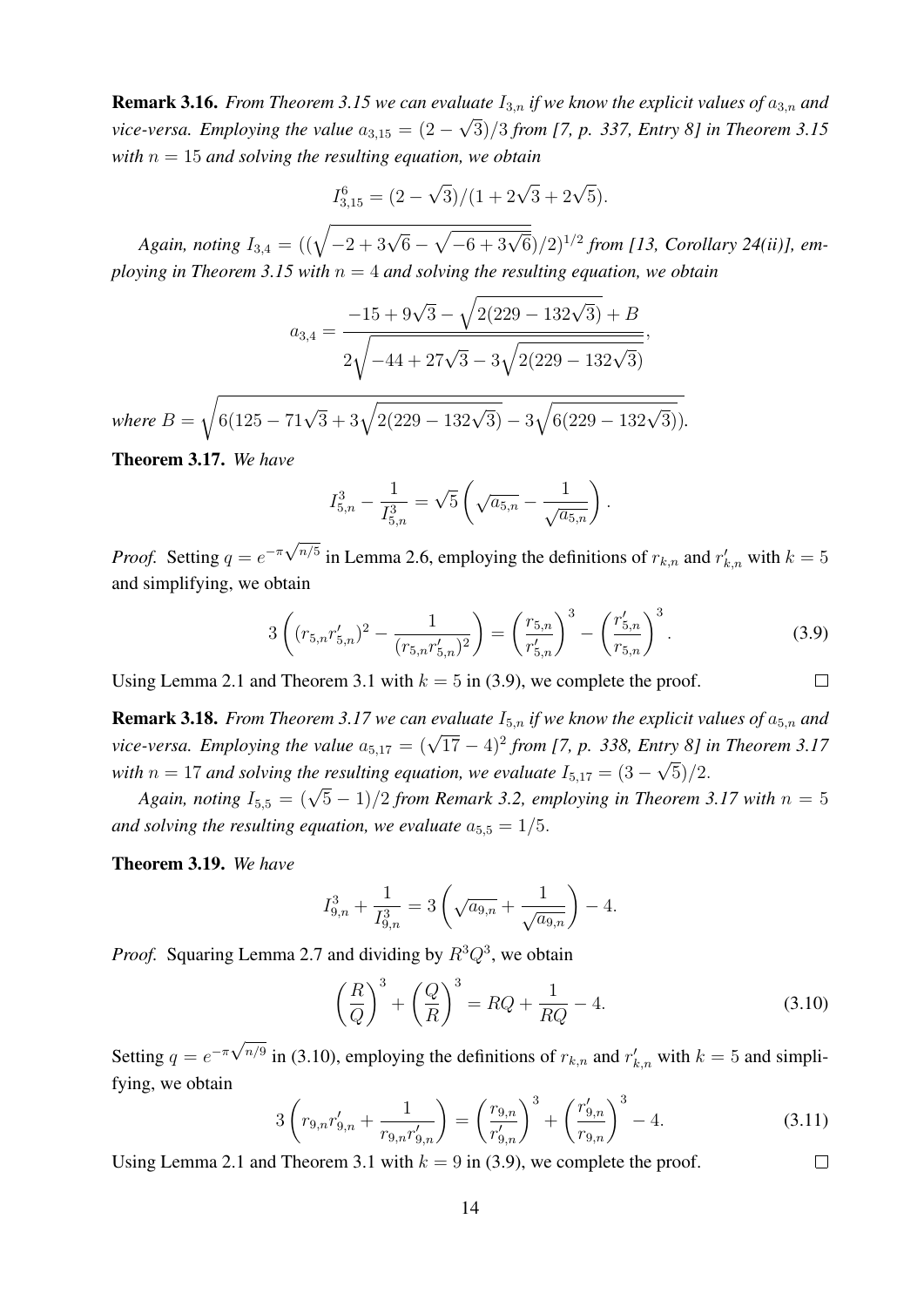**Remark 3.20.** *From Theorem 3.19 we can evaluate*  $I_{9,n}$  *if we know the explicit values of*  $a_{9,n}$  *and vice-versa. Employing the value*  $a_{7,9} = a_{9,7}$  $\int \sqrt{5 + \sqrt{21}}$ 8 −  $\sqrt{\sqrt{21} - 3}$ 8  $\bigwedge^8$ *from [7, p. 338, Entry 8] in Theorem 3.19 with* n = 7 *and solving the resulting equation, we evaluate*

$$
I_{9,7}^3 = \frac{-77 - 17\sqrt{21} + 19\sqrt{2(3 + \sqrt{21})} + 4\sqrt{42(3 + \sqrt{21})} + C}{-14 - 2\sqrt{21} + \sqrt{2(3 + \sqrt{21})} - \sqrt{42(3 + \sqrt{21})}},
$$

where 
$$
C = \sqrt{6 \left( 3678 + 802\sqrt{21} - 945\sqrt{2(3 + \sqrt{21})} - 205\sqrt{42(3 + \sqrt{21})} \right)}
$$

*Again, noting*  $I_{13,9} = I_{9,13} = (2 + \sqrt{3} - \sqrt{3 + 4\sqrt{3}})/2$  *from* [13, Corollary 32(ii)], employing *in Theorem 3.19 with*  $n = 13$  *and solving the resulting equation, we evaluate* 

$$
a_{9,13} = \frac{-76 - 44\sqrt{3} + 24\sqrt{3} + 4\sqrt{3} + 142\sqrt{3(3 + 4\sqrt{3})} + D}{-10 - 6\sqrt{3} + 3\sqrt{3} + 4\sqrt{3} + 2\sqrt{2(3 + 4\sqrt{3})}},
$$
  
where  $D = \sqrt{22725 + 13120\sqrt{3} - 7212\sqrt{3} + 4\sqrt{3} - 4164\sqrt{3(3 + 4\sqrt{3})}}.$ 

We end this section by presenting three more theorems connecting the parameters  $a_{k,n}$  and  $I_{k,n}$ , from which one parameter can be evaluated if we know the other. The proofs of Theorems 3.21, 3.22 and 3.23 are identical to the proof of Theorem 3.17. So we give only references of the required theta-function identities.

Theorem 3.21. *We have*

$$
I_{7,n}^6 - \frac{1}{I_{7,n}^6} + 8\left(I_{7,n}^2 - \frac{1}{I_{7,n}^2}\right) = 7\left(a_{7,n} - \frac{1}{a_{7,n}}\right).
$$

*Proof.* This follows from Lemma 2.8.

Theorem 3.22. *We have*

$$
I_{13,n}^3 - \frac{1}{I_{13,n}^3} + 4\left(I_{13,n} - \frac{1}{I_{13,n}}\right) = \sqrt{13}\left(\sqrt{a_{13,n}} - \frac{1}{\sqrt{a_{13,n}}}\right).
$$

*Proof.* This follows from Lemma 2.9.

Theorem 3.23. *We have*

$$
I_{25,n}^3 + \frac{1}{I_{25,n}^3} + 4\left(I_{25,n}^2 + \frac{1}{I_{25,n}^2}\right) = 5\left(\sqrt{a_{25,n}} + \frac{1}{\sqrt{a_{25,n}}}\right)
$$

*Proof.* This follows from Lemma 2.10.

 $\Box$ 

 $\Box$ 

 $\Box$ 

.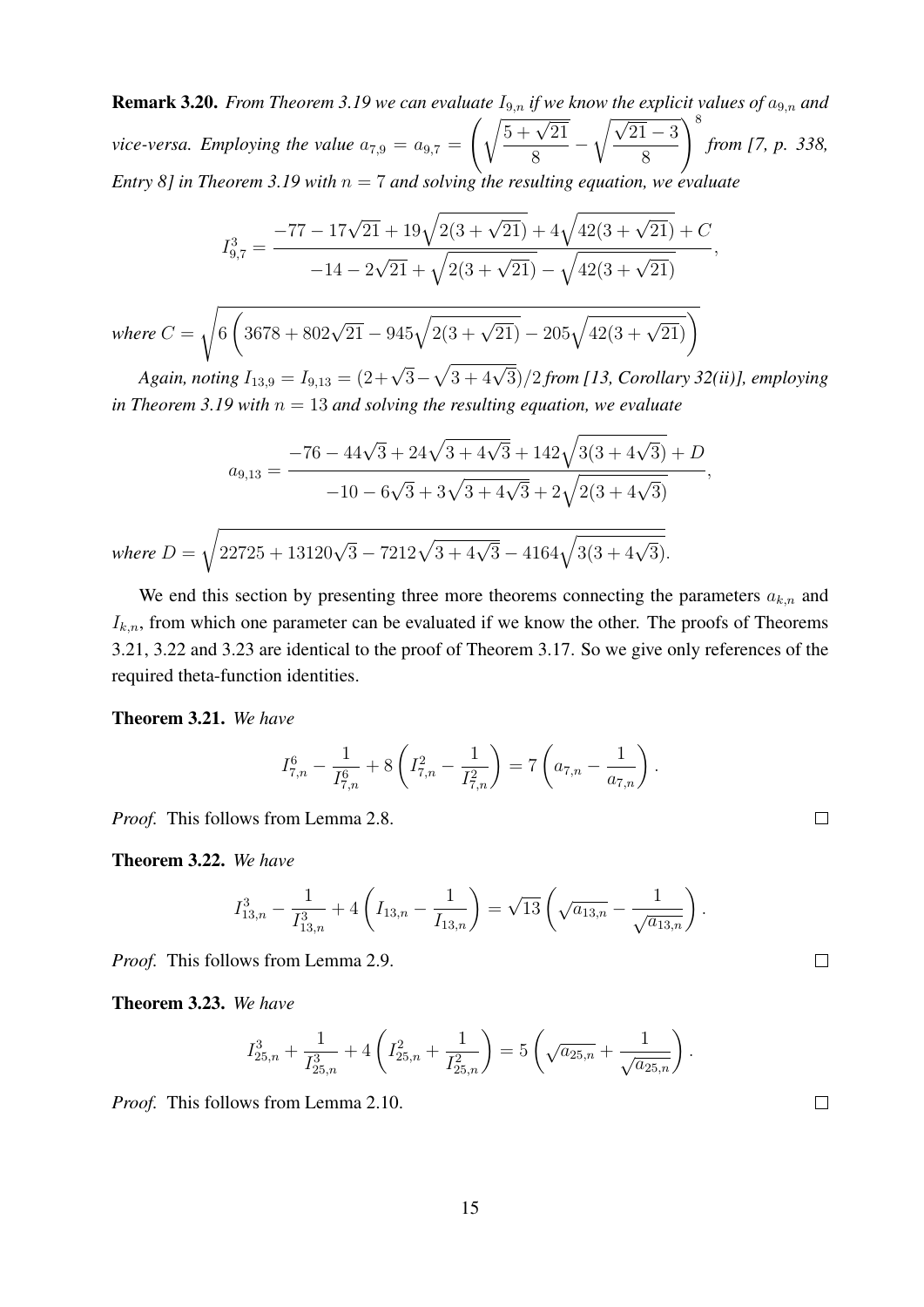#### 4 Formulas for explicit values of  $G^3(-e^{-\pi})$ √  $n/3$

Theorem 4.1. *We have*

(i) 
$$
G^3(-e^{-\pi\sqrt{n/3}}) = (1 + I_{3,n}^{12} - \sqrt{1 + 34I_{3,n}^{12} + I_{3,n}^{24}})/16.
$$
  
\n(ii)  $G^3(-e^{-\pi/\sqrt{3n}}) = (1 + I_{3,n}^{12} - \sqrt{1 + 34I_{3,n}^{12} + I_{3,n}^{24}})/16I_{3,n}^{12}.$ 

*Proof.* From Lemmas 2.11 and 2.12, we deduce that

$$
\frac{G^3(-q)\left(G^3(-q) - 1\right)}{G^3(-q) + 1} = \frac{\phi^4(q)}{\phi^4(q^3)} \frac{q\psi^4(-q^3)}{\psi^4(-q)}.\tag{4.1}
$$

Setting  $q = e^{-\pi \sqrt{n/3}}$  in (4.1) and employing the definitions of  $h_{k,n}$ ,  $g_{k,n}$  and Theorem 3.7 with  $k = 3$ , we obtain √ √

$$
\frac{G^3(-e^{-\pi\sqrt{n/3}})\left(G^3(-e^{-\pi\sqrt{n/3}}))-1\right)}{G^3(-e^{-\pi\sqrt{n/3}})+1} = I_{3,n}^{12}.
$$
\n(4.2)

Solving (4.2) for  $G^3(-e^{-\pi\sqrt{n/3}})$  and choosing negative real root as  $G^3(-e^{-\pi\sqrt{n/3}})$  < 0, we complete the proof (i).

To prove (ii) we replace n by  $1/n$  in (i) and simplify using the result  $I_{k,1/n} = 1/I_{k,n}$  from [13, Theorem 16(ii)] with  $k = 3$ .  $\Box$ 

**Remark 4.2.** *From Theorem 4.1(i) and (ii) it is obvious that if we know the explicit values of*  $I_{3,n}$ *the explicit values of*  $G^3(-e^{-\pi\sqrt{n/3}})$  *and*  $G^3(-e^{-\pi/\sqrt{3n}})$  *can easily be evaluated, respectively. For example, setting*  $n = 1$  *in Theorem 4.1(i) and employing the value*  $I_{n,1} = 1$  *from [13, Theorem*  $16(i)$ , we obtain  $G^3(-e^{-\pi/\sqrt{3}}) = -1/4$ . *Again*, setting  $n = 2$  in Theorem 4.1(ii) and employing *the value*  $I_{3,2} = \left(-44 + 27\sqrt{3} - 3\sqrt{458 - 264\sqrt{3}}\right)^{1/12}$  *from [13, Corollary 24(i)], we evaluate* 

$$
G^{3}(-e^{-\pi/\sqrt{6}}) = \frac{43 - 27\sqrt{3} + 3\sqrt{458 - 264\sqrt{3} - 3E}}{16\left(-44 + 27\sqrt{3} - 3\sqrt{458 - 264\sqrt{3}}\right)},
$$
  
where  $E = \sqrt{6\left(125 - 71\sqrt{3} + 3\sqrt{458 - 264\sqrt{3}} - 3\sqrt{6(458 - 264\sqrt{3})}\right)}.$ 

Remark 4.3. *In his notebooks Ramanujan recorded some explicit values of* χ(q)*. For example, Ramanujan recorded explicit value of*  $\chi(e^{-\pi})$  [7, p. 326, Entry 2] as

$$
\chi(e^{-\pi}) = 2^{1/4} e^{-\pi/24}.
$$
\n(4.3)

*Here, we offer an explicit formula for*  $\chi(e^{-\pi n})$  *by using the parameter*  $I_{k,n}$  *for any positive real number n.* Setting  $k = n$  in (1.17) and simplifying using (4.3), we obtain

$$
\chi(e^{-\pi n}) = \frac{2^{1/4}e^{-\pi n/24}}{I_{n,n}}.\tag{4.4}
$$

*Thus, to find*  $\chi(e^{-\pi n})$  *it is enough to know the explicit values of*  $I_{n,n}$ *. For example, setting*  $n = 2$ *in* (4.4) *and employing the value of*  $I_{2,2}$  *from Remark 3.8, we obtain* 

$$
\chi(e^{-2\pi}) = 2^{1/16}(\sqrt{2}+1)^{1/4}e^{-\pi/12}.
$$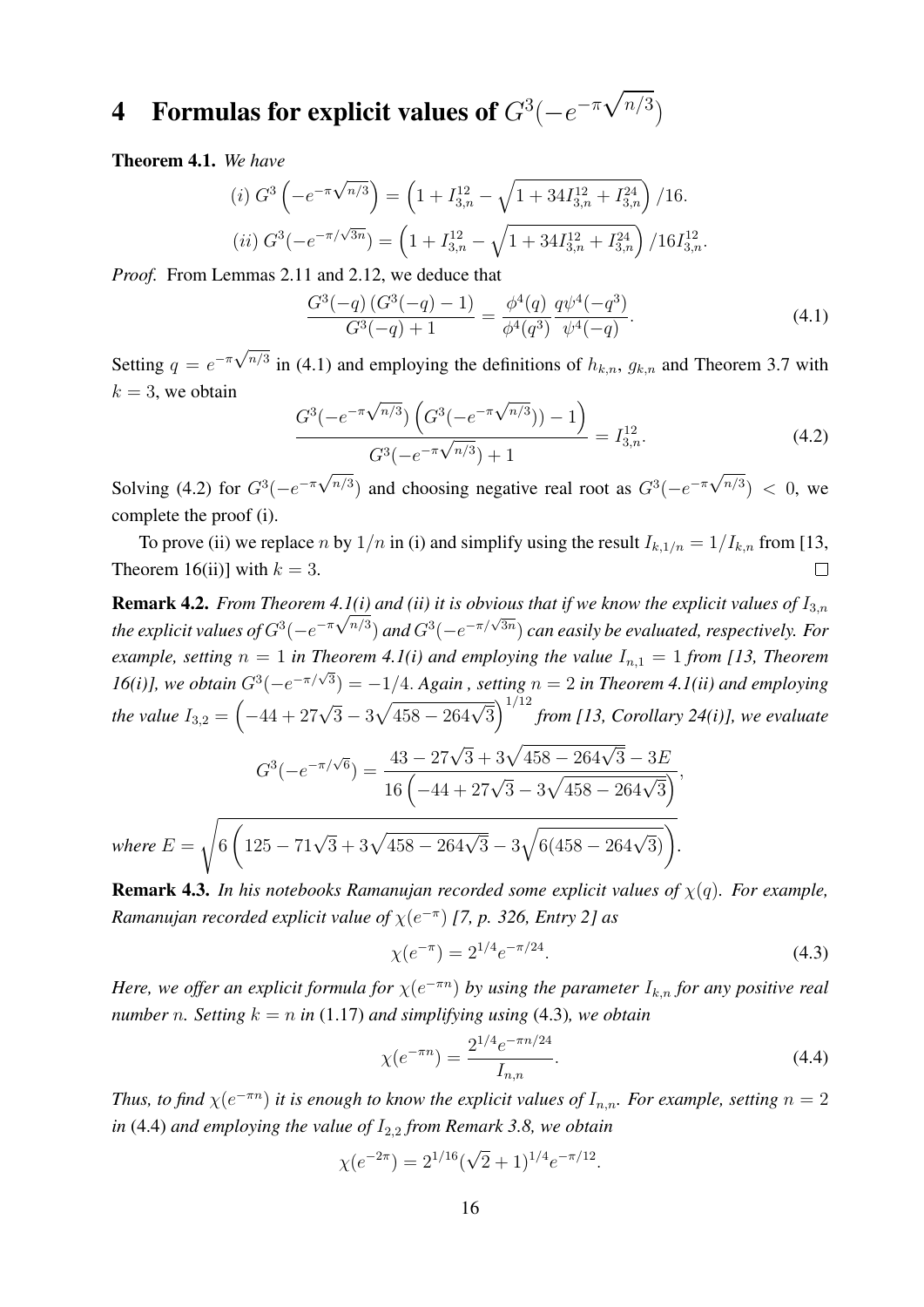#### Acknowledgements

The first author (N. Saikia) is thankful to Council of Scientific and Industrial Research of India for partially supporting the research work under the Research Scheme No. 25(0241)/15/EMR-II (F. No. 25(5498)/15).

#### References

- [1] Adiga, C., Kim, T., Mahadeva Naika, M.S. & Madhusudhan, H.S. (2004) On Ramanujan's cubic continued fraction and explicit evaluations of theta-functions. *Indian J. Pure and Appl. Math.* 35(9), 1047–1062.
- [2] Baruah, N. D. & Bhattacharyya, P. (2004) Some theorems on the explicit evaluation of Ramanujan's theta-functions. *Int. J. Math. Math. Sci.*, 40, 2149–2159.
- [3] Baruah, N. D., Bora, J. & Saikia, N. (2008) Some new proofs of modular relations for the Göllnitz-Gordon functions. *The Ramanujan J.*, 15, 281–301.
- [4] Baruah, N. D. & Saikia, N. (2007) Two parameters for Ramanujan's theta-functions and their explicit values. *Rocky Mountain J. Math.* 37(6), 1747–1790.
- [5] Berndt, B. C. (1991) *Ramanujan's Notebooks, Part III*, Springer-Verlag, New York
- [6] Berndt, B. C. (1994) *Ramanujan's Notebooks, Part IV*, Springer-Verlag, New York
- [7] Berndt, B. C. (1998) *Ramanujan's Notebooks, Part V*, Springer-Verlag, New York
- [8] Berndt, B. C. & Chan, H. H. (1995) Ramanujan's explicit values for the classical thetafunction. *Mathematika*, 42, 278–294.
- [9] Berndt, B. C., Chan, H. H., Kang, S.-Y. & Zhang, L.-C. (2002) A certain quotient of etafuntions found in Ramanujan's lost notebook. *Pacific J. Math.*, 202(2), 267–304.
- [10] Berndt, B. C., Chan, H. H. & Zhang, L.-C. (1997) Ramanujan's remarkable product of theta-functions. *Proc. Edinburg Math. Soc.*, 40, 583–612.
- [11] Ramanujan, S. (1957) *Notebooks (2 volumes)*, Tata Institute of Fundamental Research, Bombay.
- [12] Saikia, N. (2012) A new parameter for Ramanujan's theta-functions and explicit values, *Arab J. Math. Sc.*, 18, 105–119.
- [13] Saikia, N. (2012) A Parameter for Ramanujans Function  $\chi(q)$ : Its Explicit Values and Applications. *ISRN Comput. Math.* Vol. 2012, Article ID 169050.